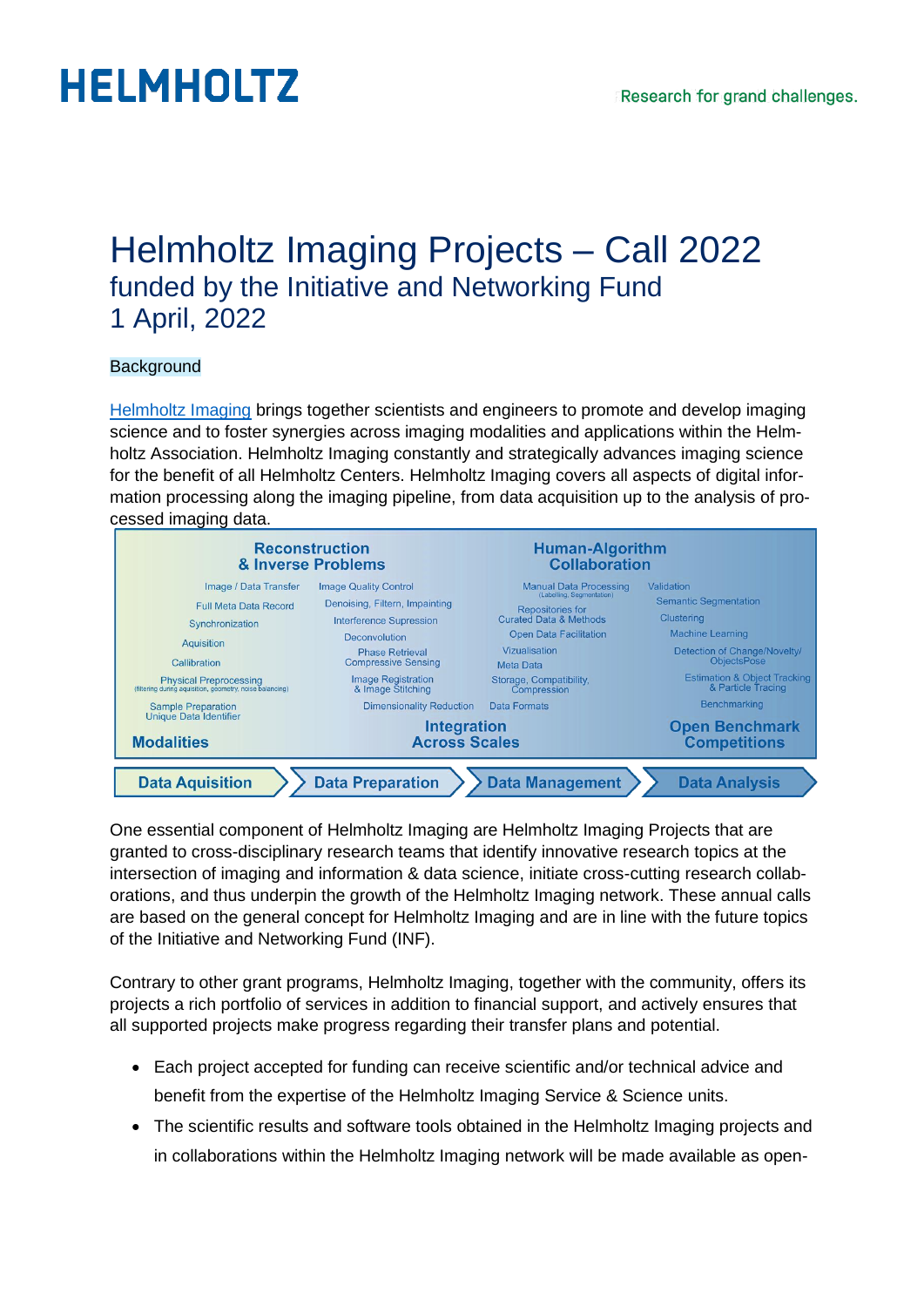source Helmholtz Imaging Solutions and a sustainability concept for their dissemination and reusability will be created, enabling application in other domains and transfer to industry and society.

• There is the opportunity to access and employ computing resources of [HAICORE.](https://www.helmholtz.ai/themenmenue/you-helmholtz-ai/computing-resources/index.html)

### Objective of funding

The objective of this call for Helmholtz Imaging Projects is to initiate and facilitate activities that address challenges and methods across research fields and centers; special emphasis for Helmholtz Imaging Projects is laid on developing innovative approaches, which tackle imaging problems. Such projects often are characterized by higher risk, and will therefore have demonstration character. Thus, Helmholtz Imaging will provide seed funding for new ideas and aims at collaborative projects with the potential to facilitate collaboration in a larger context.

Imaging is an enabling science within the Helmholtz portfolio. Helmholtz Imaging was initiated to overcome the traditional, usually long transition phases of knowledge transfer from theory to practice and from application domain to application domain. With this in mind, a central task of Helmholtz Imaging is to strengthen communication and collaboration between the various research partners, as well as companies and non-profits. This spirit should also be reflected in the projects. The present call promotes the co-development of solutions with potential users or customers and encourages the practical application of science-based know-how outside the scientific community to ensure the reusability of potential findings.

First impactful results are expected by end of 2023, i.e. one year after the funding starts. The results shall contribute to the vibrant network within the Helmholtz Association, fertilize crossresearch-field and cross-center collaborations, incentivize transfer activities and contribute to international visibility.

### Goals

A Helmholtz Imaging Project combines two characteristic goals:

- to promote imaging science by innovative approaches in information & data science and synergies across imaging modalities and applications, and
- to foster cross-disciplinary research interaction and method transfer between applications and research fields (across Helmholtz Research Fields), and sectors (with industry or other partners).

Helmholtz Imaging projects are co-created and developed with users from other research areas and/or non-academic partners (e.g. industry, NGOs or civil society) to ensure the quick adoption of results by a "customer".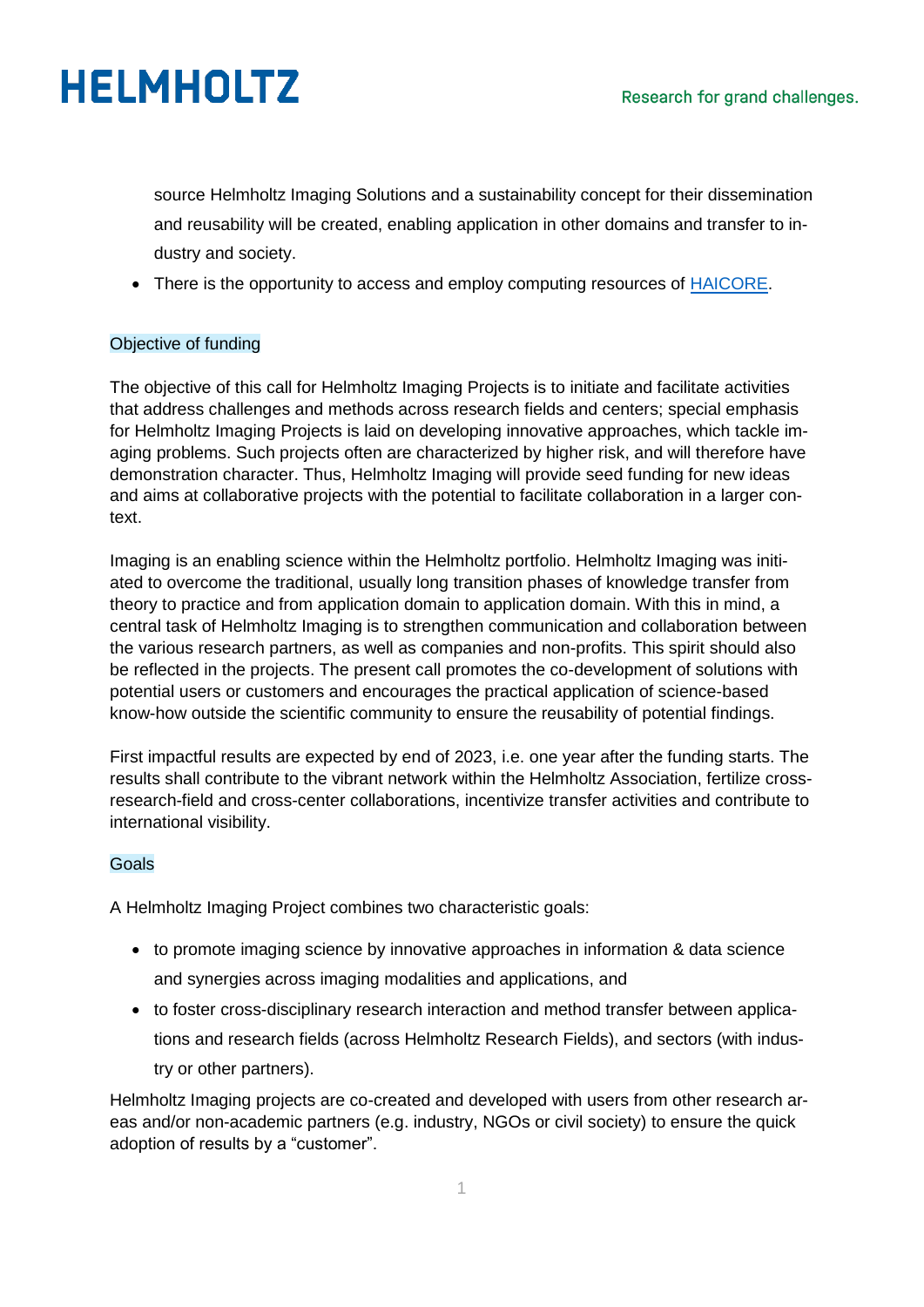In order to allow for vigorous exploration of new approaches and to encourage disruptive ideas, Helmholtz Imaging Projects explicitly call for 'high risk, high gain' project proposals.

Cooperations with highly qualified partners outside the Helmholtz Association are encouraged, not least to substantiate the transfer part of the project.

Helmholtz Imaging projects shall contribute to the Helmholtz Transfer objective<sup>1</sup>. For Helmholtz, transfer refers to the practical application of science-based know-how outside the scientific community in which the know-how was generated. It covers technology transfer (e.g. patents, spin-offs, cooperation...) and knowledge transfer<sup>2</sup> (e.g. bringing evidence-based knowledge into the economy, politics and society, knowledge-based information services, ...). It can be strengthened by advancing technology readiness levels (TRL), creating new applications that be might be further advanced into viable products, designing potential future exploitation strategies or through (international) cooperations that support development in these directions. If applicable, connecting the project to existing transfer-oriented activities at the Helmholtz Centers<sup>3</sup> or Innovation Labs<sup>4</sup> or to Innovation and Funding Programs<sup>5</sup> could be a contribution to the Helmholtz Transfer Objective. Also, Citizen Science approaches contribute to these objectives<sup>6</sup>.

### **Criteria**

-

Projects shall be aligned with the goals formulated in the Helmholtz Imaging concept<sup>7</sup>. Applications that meet the following criteria will be evaluated based on the evaluation criteria (see below in "Evaluation process, selection, and evaluation criteria").

- Thematic Criteria
	- The projects aim at the development of new methods, algorithms, software solutions or benchmark data sets in imaging science and their (interdisciplinary, cross-disciplinary) application.
	- Projects with a substantial share of or focus on imaging hardware development are not eligible for funding.
- General Requirements

<sup>1</sup> Regarding the Helmholtz Transfer Strategy see also [https://www.helmholtz.de/transfer/transferstrate](https://www.helmholtz.de/transfer/transferstrategie/)[gie/](https://www.helmholtz.de/transfer/transferstrategie/)

<sup>2</sup> see also<https://www.helmholtz.de/transfer/beratung-und-information/>

<sup>&</sup>lt;sup>3</sup> A list of transfer points at Helmholtz Centers can be found at [https://www.helmholtz.de/en/trans](https://www.helmholtz.de/en/transfer/contact-and-transfer-strategy/transfer-points-at-the-centers/)[fer/contact-and-transfer-strategy/transfer-points-at-the-centers/](https://www.helmholtz.de/en/transfer/contact-and-transfer-strategy/transfer-points-at-the-centers/)

<sup>4</sup> Information regarding Innovation Labs are accessible via [https://www.helmholtz.de/en/transfer/helm](https://www.helmholtz.de/en/transfer/helmholtz-association-transfer-instruments/innovation-labs/)[holtz-association-transfer-instruments/innovation-labs/](https://www.helmholtz.de/en/transfer/helmholtz-association-transfer-instruments/innovation-labs/)

 $\frac{1}{5}$  see also<https://www.helmholtz.de/transfer/innovations-und-foerderprogramme/>

<sup>6</sup> <https://www.helmholtz.de/transfer/citizen-science/>

<sup>&</sup>lt;sup>7</sup> See the [Helmholtz Imaging](https://www.helmholtz.de/fileadmin/user_upload/01_forschung/Helmholtz_Inkubator_HIP.pdf) concept and the [concept for the distributed HIP](https://www.helmholtz.de/assets/helmholtz_gemeinschaft/Downloads/HIP_joint_proposal_final_version_New_Layout.pdf) core.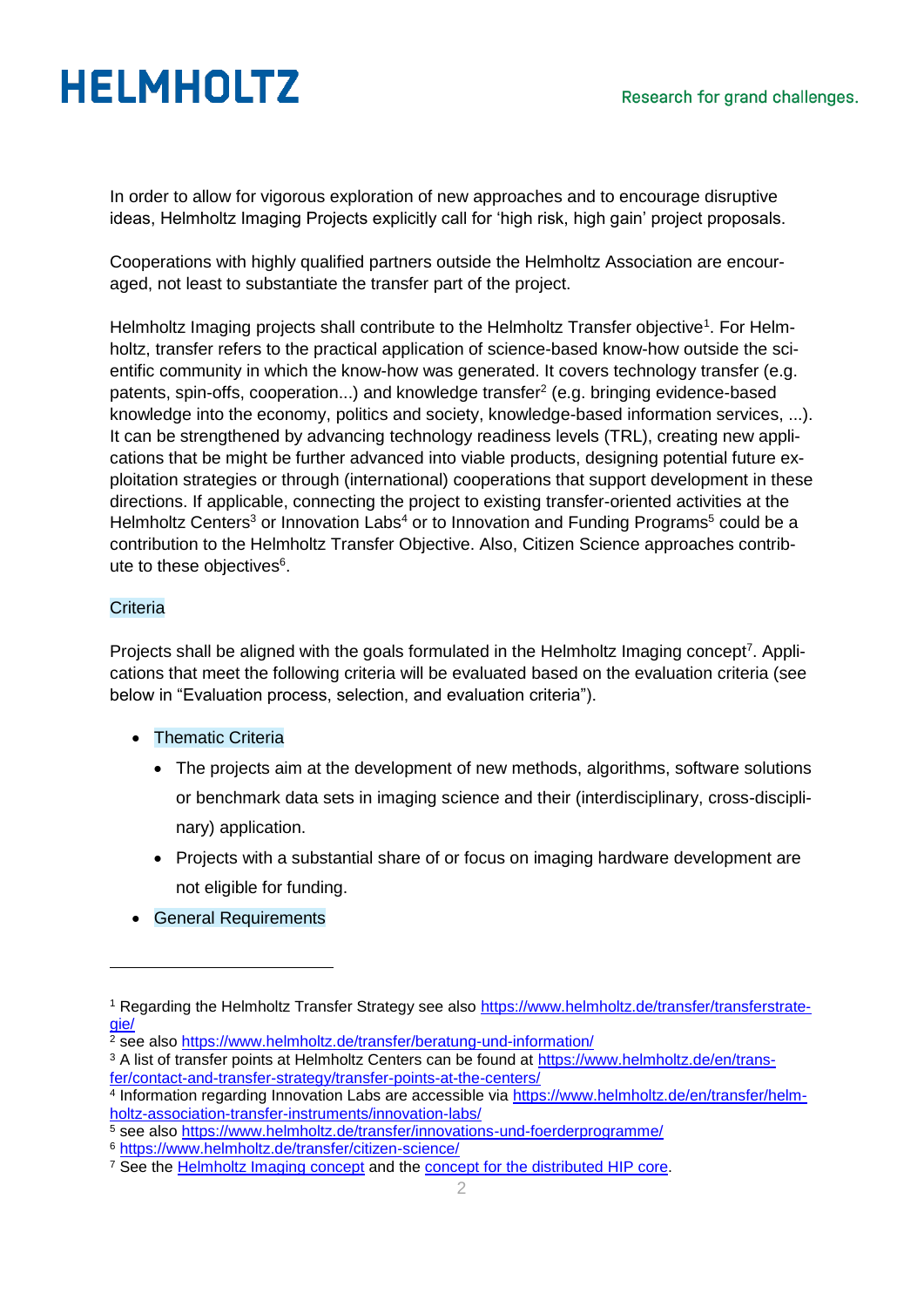- Helmholtz Imaging Projects shall combine substantial and reasonably balanced contributions from scientists from at least two Helmholtz centers and two Helmholtz research fields.
- Each project must have 'problem solution' fit at its heart and must identify early adopters willing to trial the solution and provide feedback ("customer"). An external partner can also serve as a customer (e.g. industry).
- Helmholtz Imaging projects must contribute to implementing Helmholtz' transfer objectives through aspects such as (compare b. and above for transfer areas):
	- Inclusion of relevant external partners such as companies, non-profits or other public-private scenarios and/or appointments with universities;
	- Outlining how the project achieves the maturation of (preliminary) findings and results, e.g. advancing the Technology Readiness Level (TRL);
	- Outlining the way towards a sound and implementable, future exploitation strategy.
- Applications for Helmholtz Imaging projects must demonstrate methodological expertise to cover data science in the imaging field.
- Funding will be provided only for Helmholtz centers; funding can be provided for university partners (within Germany) in well-justified cases.
- A project collaboration and management plan that includes effective communication, participation, and decision-making mechanisms among partners (Helmholtz Centers and external partners).
- Applications shall outline clear deliverables and measurable milestones that can be achieved over the course of the funding period and show tangible results. First deliverables need to be envisioned 12 months after the start of the project (non-limiting list: software, reference data set, policy/white paper, educational material, communication material). Towards the end of the project a deliverable concerning sustainability and reusability options shall be included. In particular, milestones have to allow for a decision on the advancement of the project such that success or failure can be identified early on. Applicants shall describe the expected results and impact of the project for the participating centers, the Helmholtz Association and the research fields.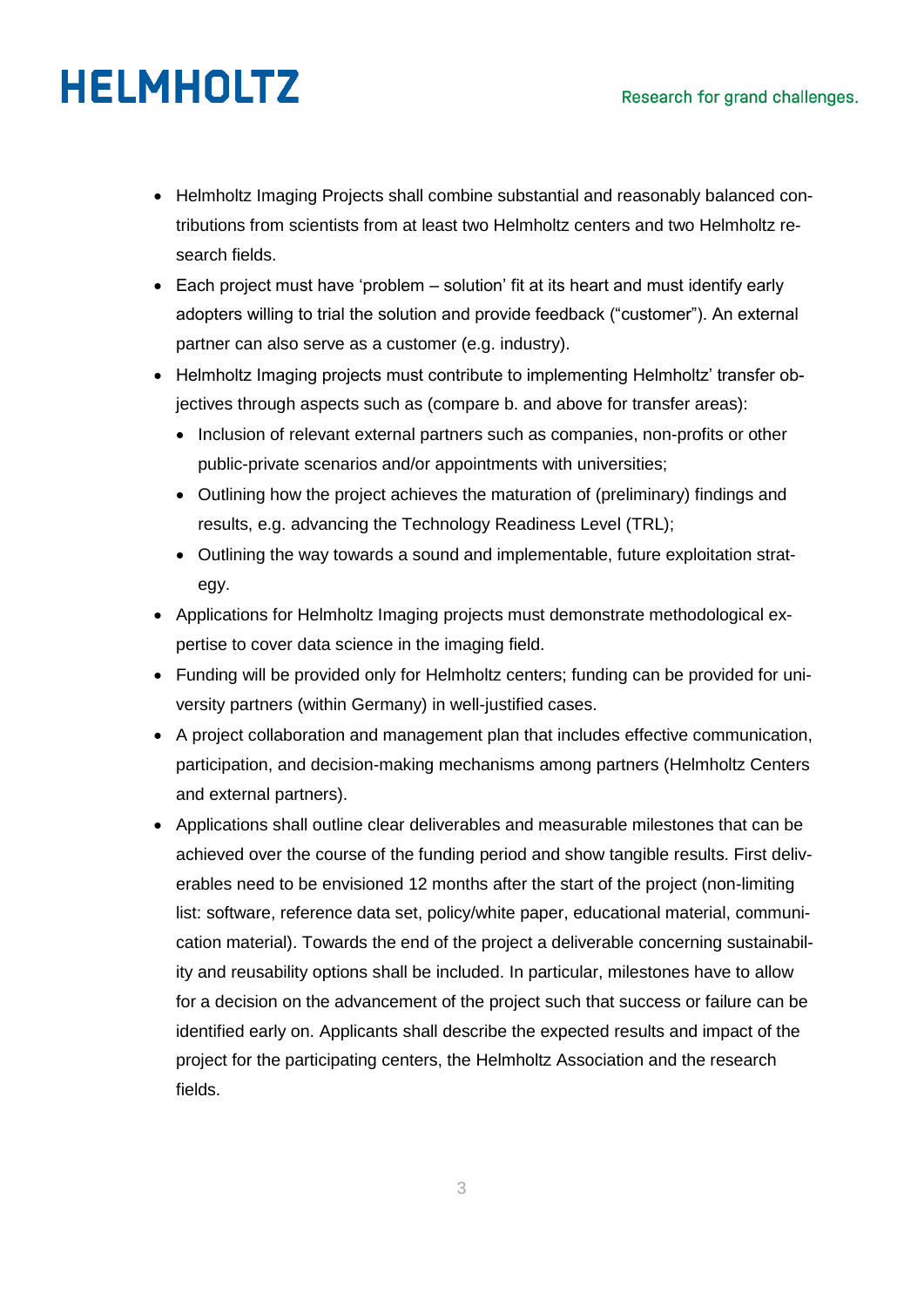- Applications shall describe how a swift start of the project is ensured upon the funding decision (e.g. hiring, data provision). The project should start as soon as possible, typically within 3 months after the funding decision. Ideally, the proposal should name, where appropriate, candidates for intended positions and describe where imaging expertise and support from the Helmholtz Imaging units is needed.
- $\bullet$  Helmholtz Imaging Projects can apply for a total volume of approximately € 400,000 for a funding period of up to 3 years. Half of the financial volume and at most  $\epsilon$  200,000 will be funded by the INF and the other half will be contributed by the partners themselves. The latter has to be confirmed by a signed letter from the participating centers' board of directors when submitting the application. A maximum of 70 % of the INF funding can be assigned to one Helmholtz Center. Consideration should be given to using a relevant portion of the budget for early career researchers or young investigator groups.
	- Staff, travel expenses and cost for consumables (including internal services) are eligible for funding; investments are excluded. The draft financial plan shall cover the full running time of the project.
	- A list of independent experts as potential reviewers may be provided. Proposed experts need to be unbiased (criteria are published with this call, see appendices).
	- Applications submitted for Helmholtz Imaging Projects must not have been submitted simultaneously to another funding line of the Helmholtz Association or to another organization. Revised resubmissions of previously unsuccessful Helmholtz Imaging project proposals are welcome and shall be indicated as such with a brief statement summarizing the changes.

### Rights and Obligations

- During the funding period, project partners can participate in Helmholtz Imaging events (e.g. training offers, seminars, workshops).
- During the funding period, projects commit to actively participate in project topic related cross-field activities of Helmholtz Imaging to a reasonable extent, such as progress workshops, method exchange workshops or hackathons, and to present their results.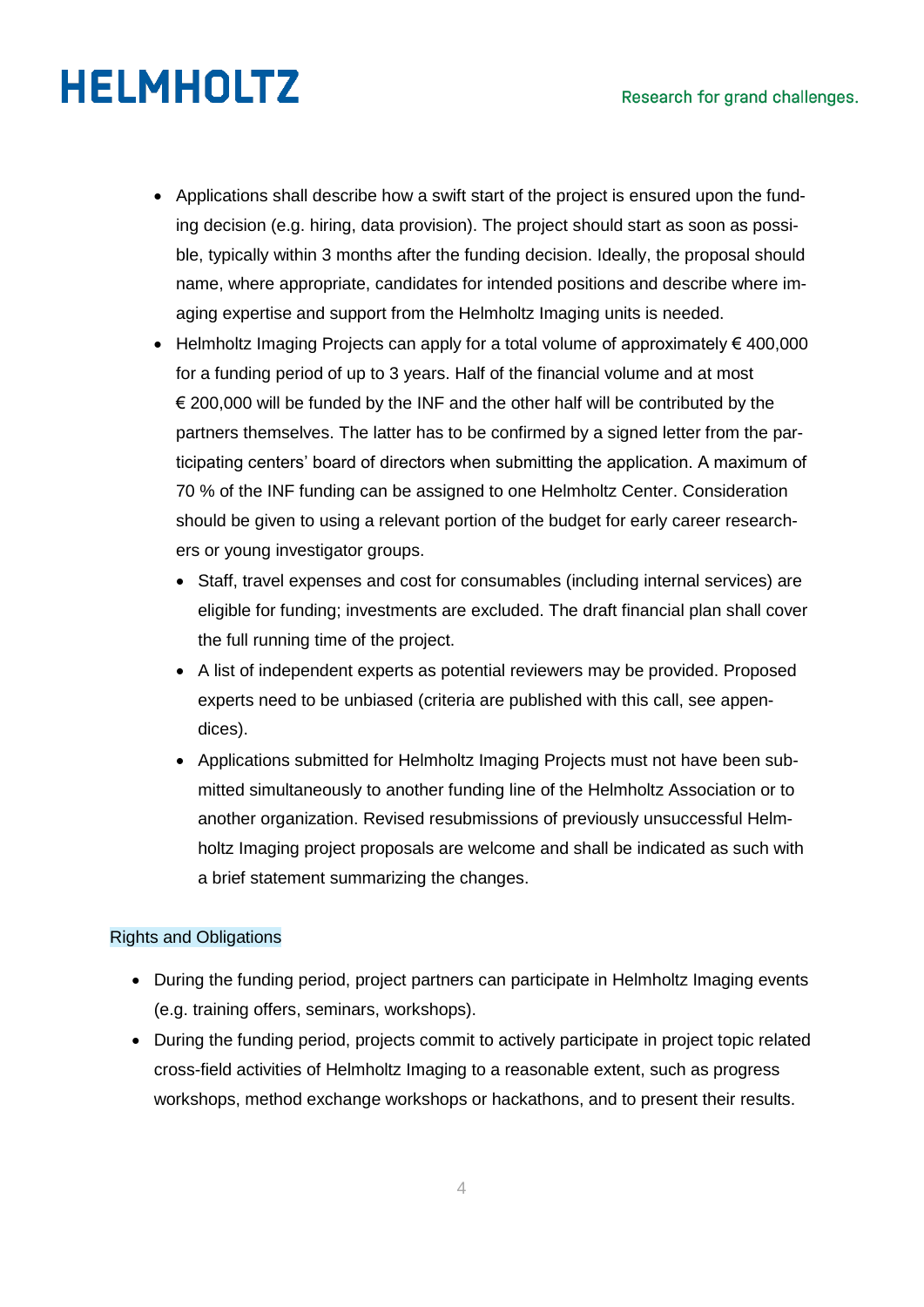- Projects are encouraged to seek advice from the Helmholtz Imaging Scientific and Service Units. It is highly recommended to invite the Helmholtz Imaging Core team to any internal project kick-off or similar, to keep the team in the loop.
- Funded projects commit to acknowledging financial support through the Helmholtz Imaging projects funding line in any published output.
- Funded project PIs commit to share short updates about their progress and ongoing related activities (e. g. for publication on the Helmholtz Imaging website) on a regular basis upon request by the Helmholtz Imaging management unit.
- Twice a year and at the end of their respective funding period, all Helmholtz Imaging Projects will submit a short written (final) report demonstrating progress and results (referencing deliverables) to the Helmholtz Imaging Core team and the Helmholtz Imaging scientific advisory committee. These reports form part of the general reporting of Helmholtz Imaging.
- The results of a Helmholtz Imaging Project are to be made available to the imaging community as a Helmholtz Imaging Solution hosted and communicated by the Helmholtz Imaging Core team. This means, e.g., that software and algorithms must be open source (complying with an OSI approved license) and methods, reference data, reports and publications of the project results must be open access. The Helmholtz Imaging Core team will give support in compiling the Helmholtz Imaging Solution to make it available in a sustainable way.
- The Helmholtz Imaging project shall contribute to the Modalities Database of Helmholtz Imaging where applicable.

### Applications

- The application consists of:
	- Cover page including English abstract (max. 0.5 page), this cover page will be automatically generated by the online submission tool based on your input,
	- Main body (max. 5 pages),
	- Appendix (work packages, deliverables, milestones, budget, CVs, information about possible resubmission),

The main body and the appendices shall be submitted as one pdf-document via the respective page of the online submission tool.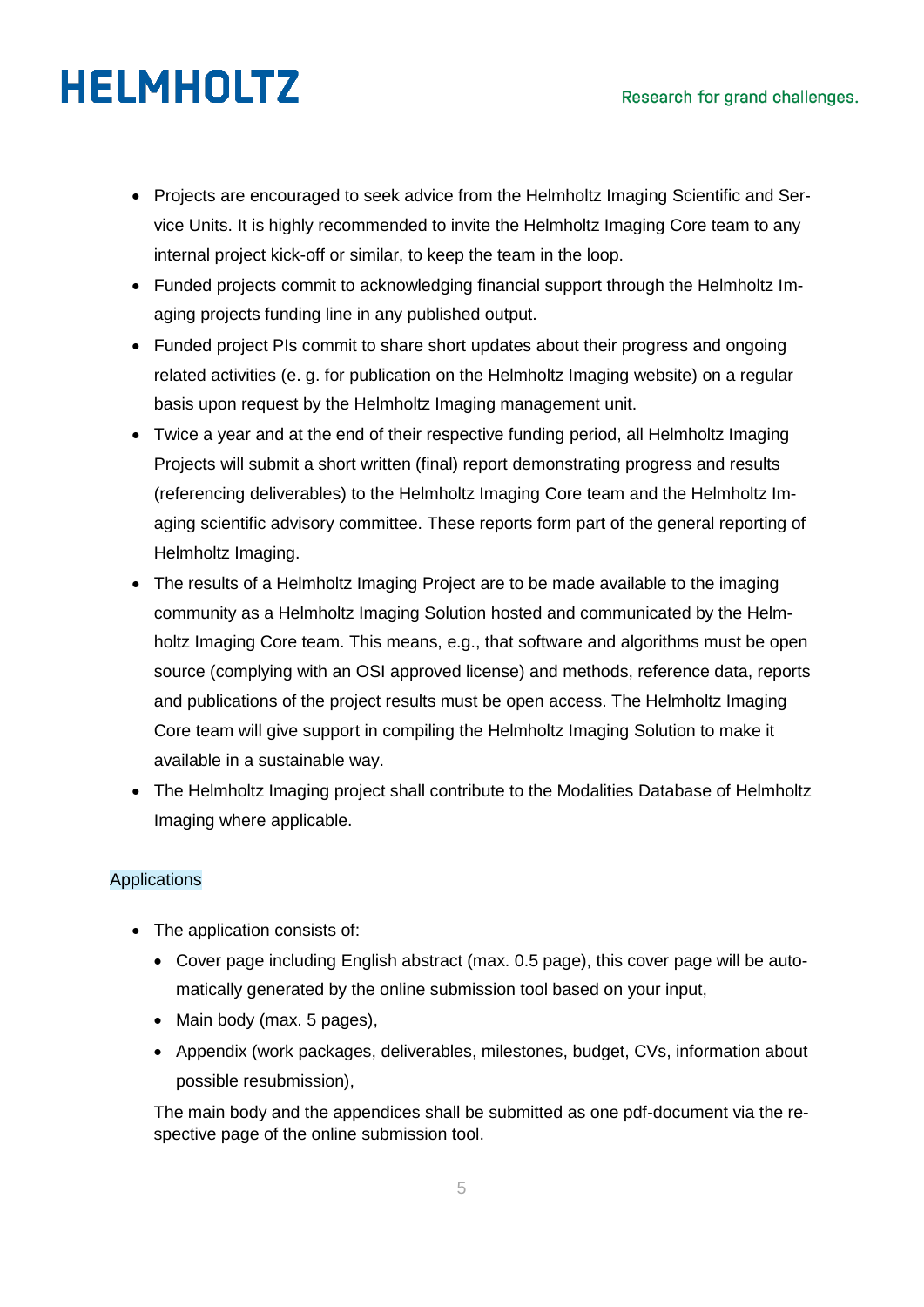- The application shall be written in English and formatted in DIN A4, Arial, 11pt, 2.5 cm margin and single line spacing. A full template specifying the structure and formatting is provided as Appendix 1 to this call.
- The application's main body's structure is:
	- Scientific case.
	- Uniqueness, innovation and main goals,
	- Imaging methods, applications and/or data sets,
	- Long-term impact/ transfer potential (e.g. impact beyond academia, and sustainability, including Helmholtz Imaging Solution),
	- Implementation and management.
- Important elements on the cover page include (information to be entered in the online submission tool):
	- $\bullet$  title and acronym,
	- up to 10 keywords,
	- names and contact information (including department/institute/section and research group) of primary contact Helmholtz Center and person, coordinator(s) and Principal Investigator(s),
	- names of participating centers and external partners,
	- budget,
	- resubmission information (if applicable, differences to previous submissions shall be explained in an appendix of maximum one page).
- CVs of the principal investigators should be submitted in the appendix. Please indicate the relevant expertise for the project. Please note that the CVs should also contain references to relevant accomplishments beyond scientific papers and citation metrics; such accomplishments may for instance be software packages, policy papers, standards, data sets, patent filings, entrepreneurship and industry collaborations.
- A budget plan has to be included.
- A declaration, usually a signed letter, by the board of directors of participating centers must be included, guaranteeing that their own funds will match at least the amount applied for from the INF.
- The application may include a list of six unbiased independent experts with expertise relevant to the application (experts could be invited to participate in the selection process). The list should be gender balanced.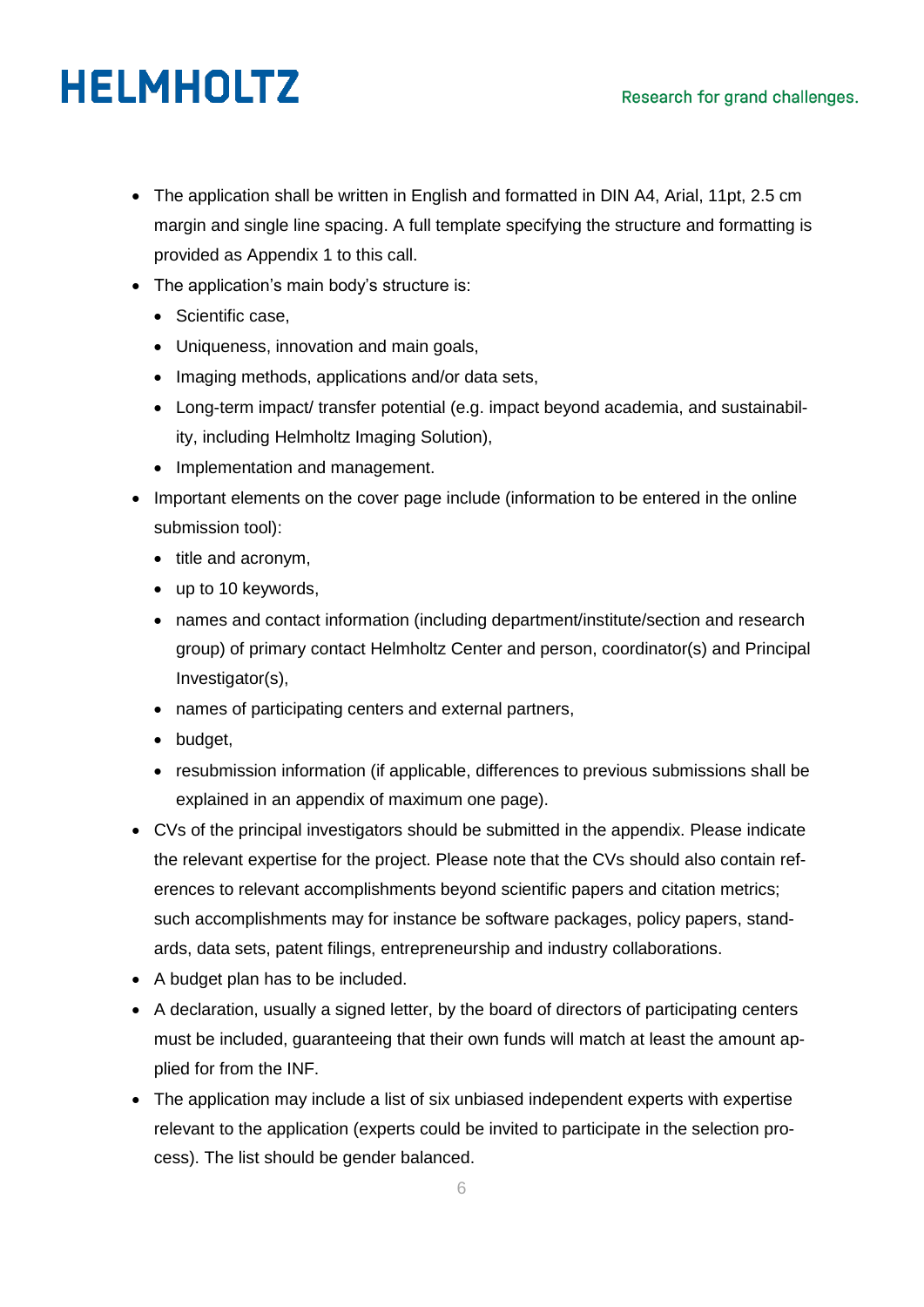- Revised resubmissions of previously unsuccessful Helmholtz Imaging project proposals must be accompanied with a brief description of changes applied in the appendix (max. 1 page).
- An incomplete application may lead to the exclusion of the application from the selection procedure.

### Evaluation process, selection, and evaluation criteria

Proposals are subject to the following evaluation procedure. Proposals are checked with regard to formal requirements. The panel performs a pre-assessment of all applications prior to the meeting. Proposals are evaluated by a panel of independent experts (no presentation). Based on this evaluation, the panel will recommend a ranked list of projects for funding. The president will review the ranked list of proposals and decide which projects shall be funded.

Proposals will be evaluated by a panel of experts, on the basis of the evaluation criteria 'innovative potential', 'methodology impact', 'research impact' and 'quality and effectivity of the implementation'.

| <b>Evaluation criteria</b> | <b>Aspects</b>                                                                                                                                                                                                                                                                                                                                                             |
|----------------------------|----------------------------------------------------------------------------------------------------------------------------------------------------------------------------------------------------------------------------------------------------------------------------------------------------------------------------------------------------------------------------|
| Innovative potential       | Extent to which the proposed project is beyond the state of the<br>art and demonstrates unique innovation potential in digital infor-<br>mation processing along the imaging pipeline (e.g. ground-break-<br>ing objectives, novel concepts and approaches)<br>Clarity of the objective(s)<br>Soundness of concept and credibility of proposed methodology                 |
| Methodology impact         | Extent to which the output(s) of the project would contribute to<br>advance the development, implementation, or use of the speci-<br>fied method<br>The potential to transfer and disseminate the methods, including<br>a concept to make the expected results a sustainable Helmholtz<br>Imaging Solution for Helmholtz Imaging, Helmholtz, and/or exter-<br>nal partners |
| Research impact            | Extent to which the output(s) of the project would contribute to<br>$\bullet$<br>advance the specified research field(s)<br>Potential to contribute to establishing and strengthening a long-<br>$\bullet$<br>term cooperation between the partners<br>The potential to transfer and disseminate the research results                                                      |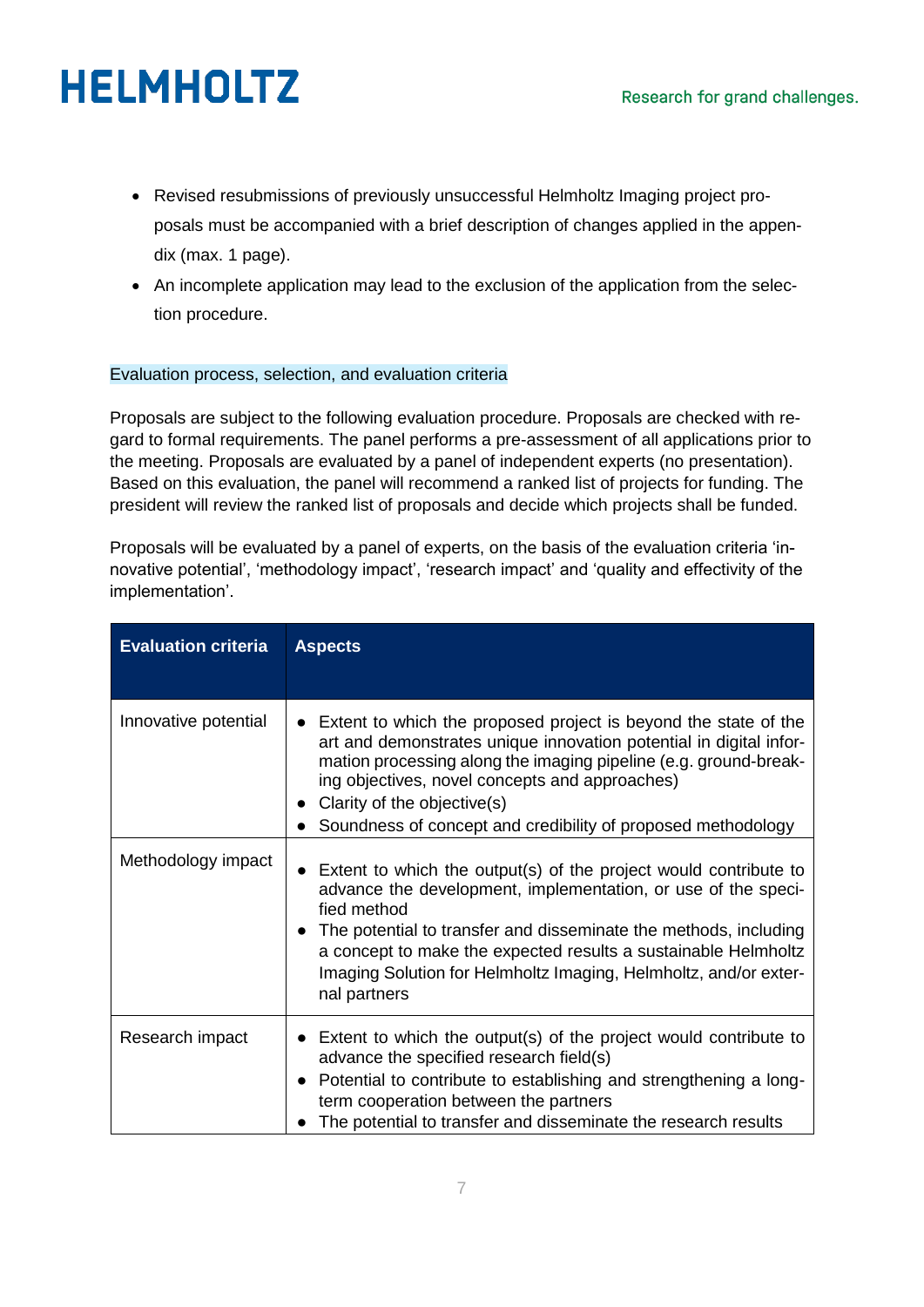| <b>Evaluation criteria</b>                              | <b>Aspects</b>                                                                                                                                                                                                                                                                                                                                                                                                                                                                                               |
|---------------------------------------------------------|--------------------------------------------------------------------------------------------------------------------------------------------------------------------------------------------------------------------------------------------------------------------------------------------------------------------------------------------------------------------------------------------------------------------------------------------------------------------------------------------------------------|
| Quality and effectiv-<br>ity of the implemen-<br>tation | Quality and effectiveness of the work plan, including the extent to<br>which the resources assigned to work packages are in line with<br>their objectives and deliverables<br>• Appropriateness of the allocation of tasks, ensuring that all par-<br>ticipants have a valid role and adequate resources in the project<br>to fulfil that role<br>Complementarity of the partners and balance of expertise<br>Readiness of applicants to commence the project within the time-<br>line indicated in the call |

The evaluation will be managed by the Helmholtz Association Head Office. The scientific leadership of Helmholtz Imaging (i.e. the scientific directors and steering board members) is not involved in the evaluation process. At the beginning of the assessment, the Helmholtz Imaging Management Unit verifies the formal criteria.

### **Schedule**

| <b>Date</b>                | <b>Event or action</b>                                                                                                    |
|----------------------------|---------------------------------------------------------------------------------------------------------------------------|
| 1 April 2022               | Publishing of the call for Helmholtz Imaging Projects.<br>Submissions are accepted via projects.helmholtz-imag-<br>ing.de |
| 30 June 2022               | Application deadline                                                                                                      |
| until end of October 2022  | Assessment by the panel members and funding decision<br>made by the president.                                            |
| until end of November 2022 | Funding contracts between Helmholtz Association and<br>submitting centers are being drawn up.                             |
| November 2022 onwards      | Start of Helmholtz Imaging Projects                                                                                       |

#### Contact information

For further inquiries, please contact: